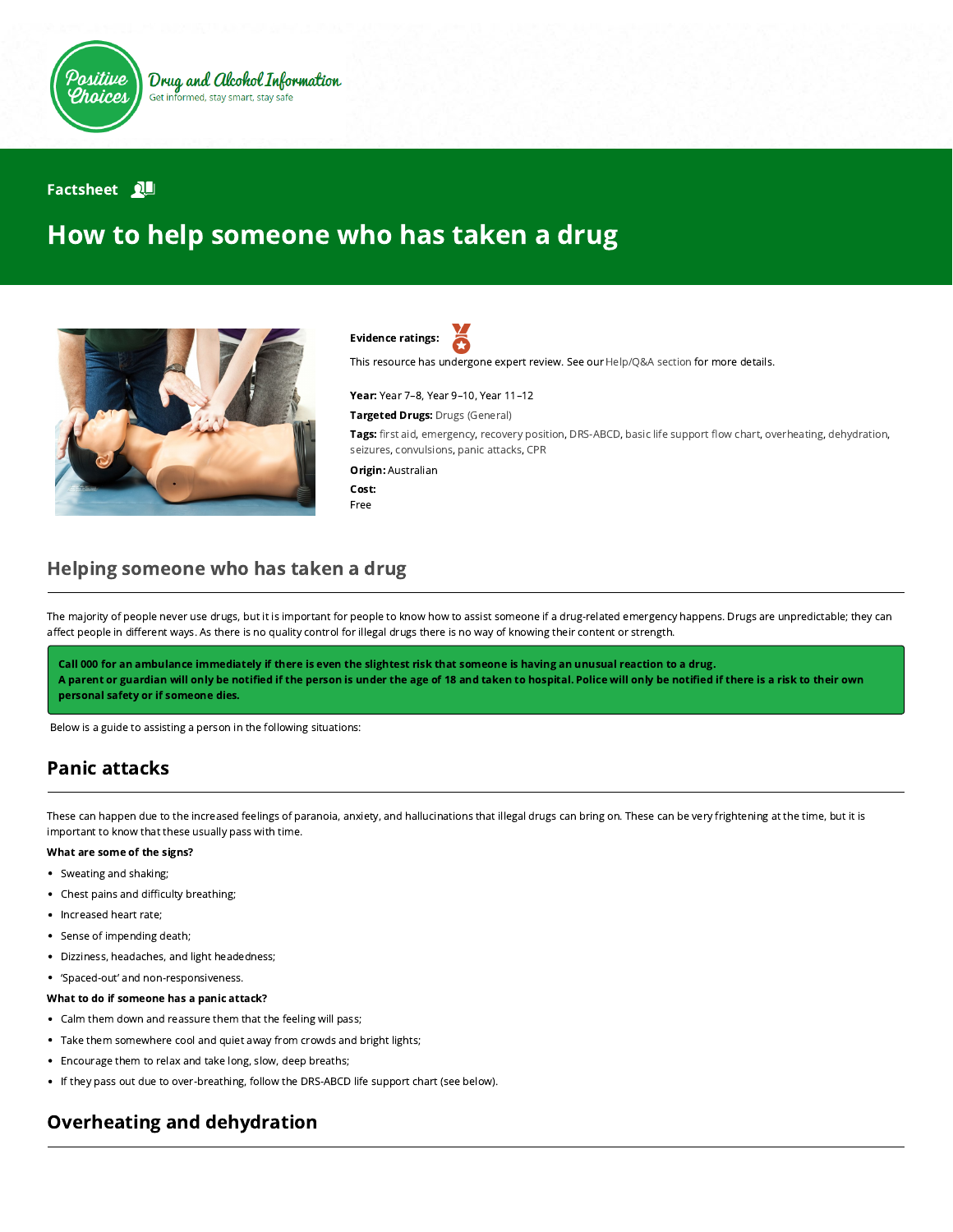There is a serious risk of overheating and dehydration when people do not maintain their fluids when taking drugs. Stimulants such as MDMA/ecstasy and methamphetamine will increase the body temperature. This can be made worse if taken while drinking alcohol which further dehydrates the body. Those who take stimulants should try to drink half a litre of water every hour, but make sure not to drink too much too quickly.

### What are some of the signs?

- Feeling hot, unwell, lethargic, faint, or dizzy;
- Inability to talk properly;
- Headache;
- Vomiting;  $\bullet$
- Inability to urinate or urine becoming thick and dark;
- Not sweating even when dancing;
- Fainting, collapsing, or convulsing.

#### What to do if someone becomes overheated and dehydrated?

- Take them somewhere cool and quiet such as the first aid area or 'chill-out' room;
- Get the person some cold water and get them to sip it slowly;
- Make sure someone stays with them;
- Give them salted foods like crisps or peanuts to replace salts lost through sweating;
- Fan them to cool them down:
- If symptoms persist or get worse seek first aid immediately, call 000, or take them to the nearest emergency department.

# Feeling very drowsy

If someone becomes very drowsy from using drugs they could fall asleep and lose consciousness. It is important to keep them awake while waiting for the ambulance.

### What to do if someone becomes very drowsy?

- Call an ambulance, but make sure they are not left on their own;
- Keep them awake; make them walk around or make them talk to you;
- Don't give them coffee or try to shock them;
- If they aren't responsive or lose consciousness put them in the [recovery position](http://www.positivechoices.org.au/parents/how-to-put-someone-in-the-recovery-position/).

# Fits or seizures (convulsions)

Large amounts of alcohol and some drugs can cause convulsions, otherwise known as a fit or seizure.

### What to do if someone starts convulsing?

- Call an ambulance;
- Clear the area of any nearby harmful objects;
- Loosen any tight clothing;
- Cushion their head;
- It is important not to put anything in their mouth or to try and restrict their movement;
- Once the fit has finished, check their breathing and put them in the [recovery position.](http://www.positivechoices.org.au/parents/how-to-put-someone-in-the-recovery-position/)

# A person collapses

If a person collapses it may be necessary to perform cardiopulmonary resuscitation (CPR). CPR can temporarily maintain circulation to the brain to keep it functioning. An easy way to remember the steps involved in this process is to learn the acronym DRS-ABCD (see below).

# Doctor's DRS-ABCD: Basic Life Support Flow Chart

### D - check for DANGER

- First ensure that your safety is not at risk.
- If your safety is assured and the person is in danger move them out of the dangerous situation.

### R - check for RESPONSE

- Ask them their name or to open their eyes.
- If they respond, help to make them comfortable and continue to monitor their response
- If you don't get a response, or they stop responding, send for help
- S SEND for help